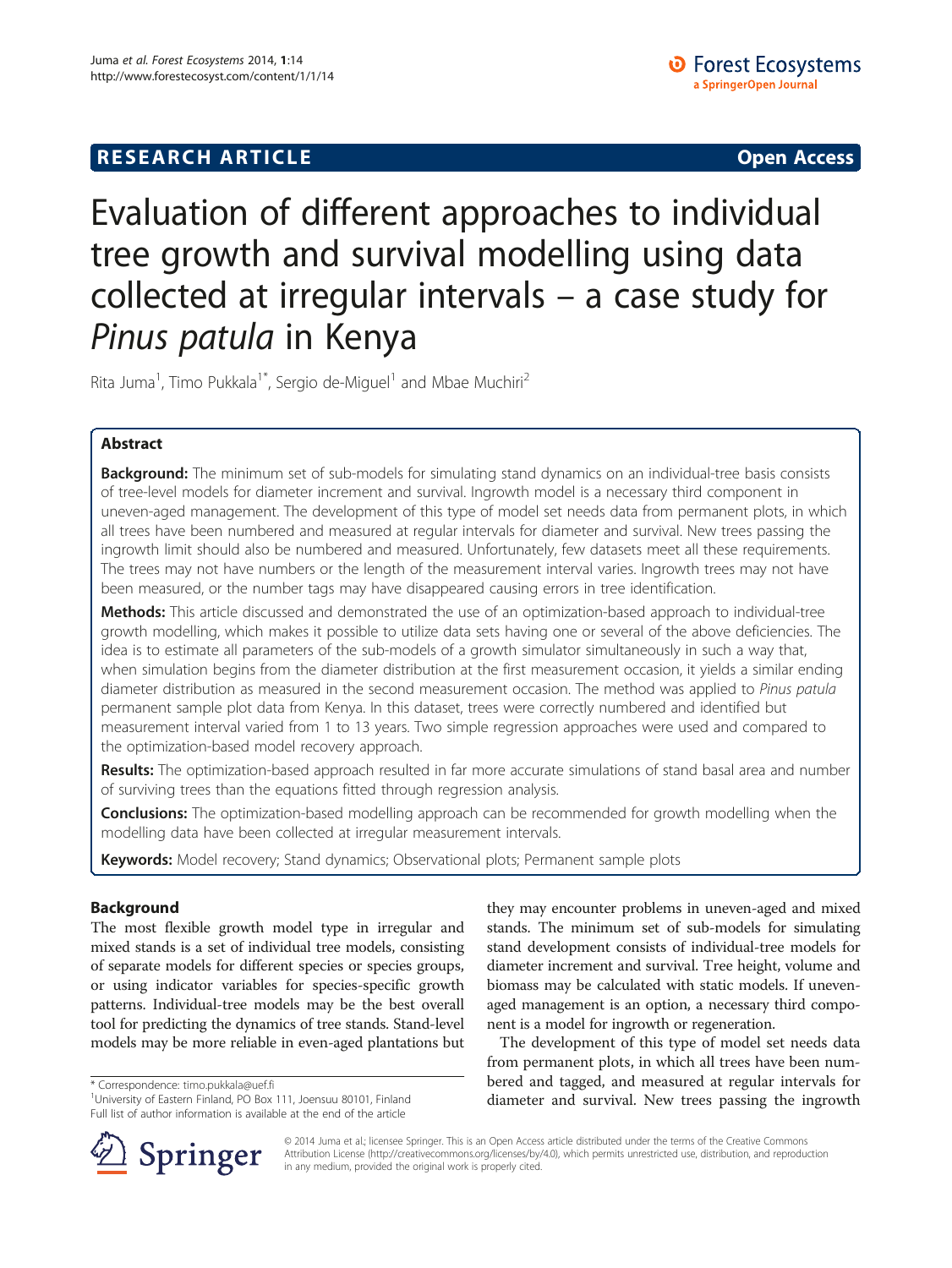limit (i.e., the minimum measured diameter) between two measurement occasions should also be tagged, numbered and measured. Unfortunately, these requirements are not always met. There may be plenty of data, but their use in individual-tree modelling is complicated for instance due to the following reasons:

- Trees have not been numbered. The data may be error-free but growth and survival information is not available for individual trees.
- There are many tree-identification errors. This may happen for instance when tree identification is based on a certain measurement order of trees. Mortality and ingrowth may make it difficult to keep the same order in successive measurements, leading to situations in which the sequences of tree-level measurements are not always from the same tree.
- Measurement interval varies, making it difficult to develop a growth model for a certain time step (e.g. 1 year or 5 years).

Pukkala et al. [\(2011\)](#page-11-0) proposed an optimization-based method, which can be used to recover individual-tree models using data in which individual trees are not identified. All parameters of the sub-models of a growth simulator were recovered simultaneously in such a way that the simulated stand development, when started from the initial diameter distribution, yielded the measured ending distribution. The parameters of the diameter increment, survival and ingrowth models for three different species were recovered simultaneously. The data came from the permanent plots of several silvicultural experiments where the tree diameters were measured accurately but the trees were not tagged or numbered. This made it impossible to calculate the growth and survival of individual trees or identify ingrowth trees. The measurement interval was not constant. Despite these problems, Pukkala et al. ([2011\)](#page-11-0) were able to develop ingrowth models for different species, as well as individual-tree models for diameter increment and survival. The used methodology was tested in another dataset in which the measurement interval was constant, trees had number tags, and ingrowth trees were identified and numbered. In this dataset, the optimization-based recovery approach yielded models that were very similar to ordinary regression models.

The same method was used by de-Miguel et al. ([2014](#page-11-0)) to develop individual-tree diameter increment and survival models for balsa (Ochroma pyramidale) plantations in Bolivia. The data came from permanent plots. The purpose was to measure the trees always in the same order, which seemed easy because trees were planted in straight rows. However, high mortality rate typical to balsa resulted in a data set in which successive diameter recordings did not

always represent the same tree. Tree identification errors were many, making it almost impossible to derive diameter increment and survival models by using ordinary regression analysis techniques. Yet, by using the optimizationbased recovery technique, de-Miguel et al. ([2014\)](#page-11-0) were able to develop plausible models for one-year diameter increment and tree survival in balsa plantations. The researchers tested the method using accurate data on another tropical plantation species, tejeyeque (Centrolobium tomentosum) (de-Miguel et al. [2013\)](#page-11-0). The comparison showed that optimization resulted in models that were very similar to models fitted in regression analysis. In prediction, optimization-based models performed better than mar-

ginal and conditional predictions of mixed-effects models,

and were almost as good as fixed-effects models. The impact of irregular measurement interval on modelling has received some attention in earlier research (Cao [2000 2004](#page-11-0); Nord-Larsen [2006;](#page-11-0) Crecente-Campo et al. [2010\)](#page-11-0). Assuming a constant growth between measurements can lead to under- and over-estimation of tree growth when growth dynamics are clearly nonlinear (Clutter [1963;](#page-11-0) McDill and Amateis [1992](#page-11-0)). McDill and Amateis ([1992\)](#page-11-0) suggested the use of correction factors that force the interpolated growths to be consistent with the estimated growth function. Cao [\(2004](#page-11-0)) proposed an iterative technique, in which the calculation of the interim values of stand level predictor variables was based on stand-level models. The approach of Nord-Larsen ([2006\)](#page-11-0) places tree survival at the end of the growth period. Therefore, the effect of gradual mortality on the interim values of tree- and stand-level competition variables is ignored. Crecente-Campo et al. ([2010\)](#page-11-0) used repeated fittings and simulations with the fitted models to calculate the interim values of predictors. Mortality was simulated by assuming that those trees will die that have the predicted survival probability less than an iteratively found threshold value.

Pinus patula is the most intensively utilized conifer in the tropics and sub tropics, where it is widely planted as an exotic (Wright [1994](#page-12-0)). The species is native to Mexico (Dvorak and Donahue [1992;](#page-11-0) Dvorak et al. [2000](#page-11-0)). P. patula has been introduced for instance to South Africa, Swaziland, Zimbabwe, Madagascar, Malawi, Tanzania, Kenya, Uganda, Angola and Cameroon (Wormald [1975](#page-12-0)). The plantations occur over a wide range of sites of varying productive potential and are of major importance in these regions (Record and Hess [1974](#page-11-0); Isango and Nshubemuki [1998](#page-11-0); Mabvurira and Musokonyi [1998;](#page-11-0) Muchiri and Muturi [1998](#page-11-0)).

P. *patula* plantations have been used for several purposes both within the area of natural distribution in Mexico and in the countries where it has been planted as exotic. The plantations have been established for commercial timber and pulp as well as wood extracts such as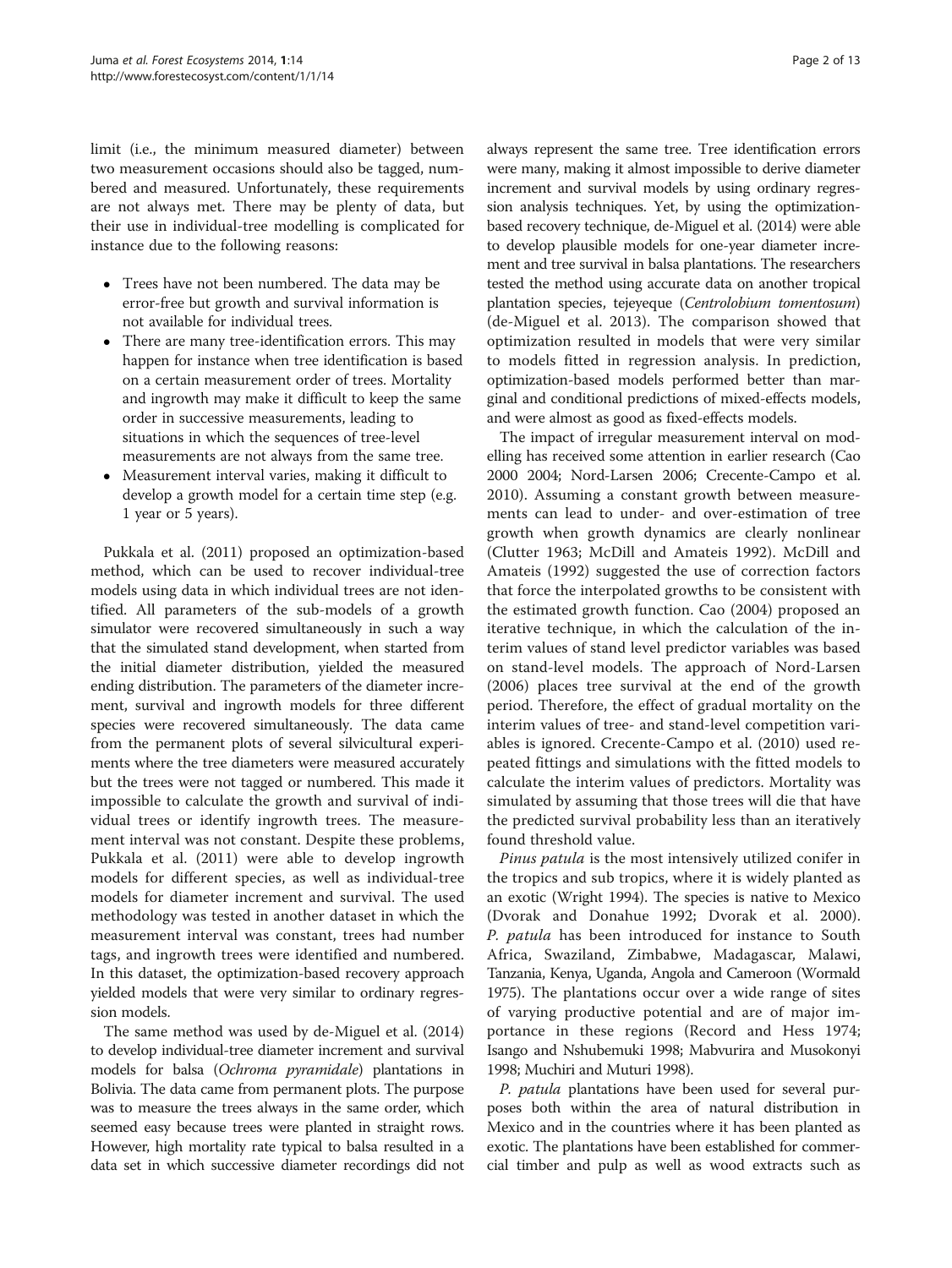tannins. They also produce fuel-wood and raw material for charcoal. The plantations also play a role in the protection of watershed areas and restoration of degraded land (Palmer and Gibbs [1974](#page-11-0)). P. patula is also planted in windbreaks, as a shade tree for coffee and as an ornamental tree.

The current area of *P. patula* plantations in Kenya is about 100,000 ha (Muchiri and Muturi [1998\)](#page-11-0). Despite its importance, no individual-tree growth models have been developed for Kenyan P. patula plantations. One reason for this situation is that, although there are permanent plot data in Kenya, they have not been measured systematically making the available data difficult to be used in modelling.

This study applied the optimization-based parameter recovery technique for P. patula plantations in Kenya. Trees have been carefully numbered and measured repeatedly in several plots during a 30-year period. The dataset is valuable since it covers the whole rotation period. The problem with the data is irregular measurement interval, ranging from 1 to 13 years. Two other approaches to deal with irregular measurement intervals were tested and compared with the optimization-based approach. The optimization-based method was used for the first time to recover mixed-effects models.

# **Methods**

# Experiment

The data used in this study were collected from a P. patula experiment established in 1967 in Londiani Forest Station

|  |  |  |  |  |  | Table 1 Descriptive statistics of the modelling data |  |
|--|--|--|--|--|--|------------------------------------------------------|--|
|--|--|--|--|--|--|------------------------------------------------------|--|

in Kericho County of Rift Valley province, situated at approximately latitude 0° 05' S and longitude 35°53' E at an altitude of 2,300–2,400 m above sea level. The area receives a mean annual rainfall of about 1,200 mm with a bimodal distribution pattern with long rains occurring between March and June, and the short rains between mid September and November (Jaetzold and Schmidt [1983\)](#page-11-0). The mean annual temperature is 18°C with a maximum of 24°C.

The P. patula permanent sample plots were primarily established to observe the effect of stocking on P. patula growth. The study area consists of four randomized blocks with seven different spacings per block, resulting in 28 plots of 0.059 ha each. The plan was to measure diameter at breast height, diameter at ground level, tree height and survival annually from age 7 to 14 (1974–1980), followed by every 3 years up to the age of 19 years, and afterwards every 5 years up to rotation age of 30 years. However, the plan was not followed rigorously, and the actual interval varied from 1 to 13 years. The number of measurements in the same plot was 7–10, resulting in 6–9 periods per plot. However, since the measurement years were not always the same for all plots, the total number of periods was 13. The last measurement was conducted in 1996. At each measurement, tree diameter at 1.3 m height (dbh) for all trees, and tree heights of a sample of at least 8 trees per plot were recorded. This resulted in 13,483 diameter increment observations and 1,698 height observations (Table 1). Trees sampled for height were not necessarily

| Modelling                                          | Predictor                                  | Minimum      | Mean | Maximum | <b>Standard deviation</b> |
|----------------------------------------------------|--------------------------------------------|--------------|------|---------|---------------------------|
| Diameter increment modelling (13,483 observations) | dbh (cm)                                   | 2.3          | 18.0 | 51.0    | 6.2                       |
|                                                    | Diameter increment $(cm \cdot a^{-1})$     | $\mathbf{0}$ | 0.7  | 8.7     | 0.7                       |
|                                                    | $BALa$ (m <sup>2</sup> ·ha <sup>-1</sup> ) | $\mathbf{0}$ | 35.4 | 175.0   | 28.7                      |
|                                                    | Stand basal area $(m^2 \cdot ha^{-1})$     | 0.3          | 74.3 | 183.6   | 28.7                      |
|                                                    | Measurement interval (years)               | 0.6          | 2.3  | 12.5    | 2.6                       |
| Survival modelling (14,150 observations)           | dbh (cm)                                   | 2.3          | 18.0 | 51.0    | 6.3                       |
|                                                    | Stand age (year)                           | 7.2          | 11.5 | 23.9    | 4.1                       |
|                                                    | DOM <sup>b</sup>                           | $\mathbf{0}$ | 0.5  | 1.0     | 0.3                       |
|                                                    | Measurement interval (year)                | 0.6          | 2.4  | 12.5    | 2.8                       |
| Height modelling (1,698 observations)              | dbh (cm)                                   | 5.0          | 23.7 | 51.0    | 7.3                       |
|                                                    | Height (m)                                 | 8.0          | 19.1 | 39.0    | 5.5                       |
|                                                    | Dominant diameter (cm)                     | 17.0         | 26.8 | 45.0    | 6.0                       |
|                                                    | Dominant height (m)                        | 11.0         | 19.8 | 33.0    | 5.3                       |
| Dominant height modelling (260 observations)       | Starting age $(T_1, \text{ year})$         | 4.0          | 10.3 | 23.9    | 4.5                       |
|                                                    | Starting dominant height $(H_1, m)$        | 4.1          | 17.6 | 32.5    | 6.8                       |
|                                                    | Ending age $(T_2, \gamma)$                 | 6.0          | 12.7 | 28.7    | 6.6                       |
|                                                    | Ending dominant height $(H_2, m)$          | 6.6          | 20.4 | 36.7    | 6.8                       |

<sup>a</sup>Basal area in larger trees.

 $b$ Dominance =  $1 - BAL/G$  where G is stand basal area.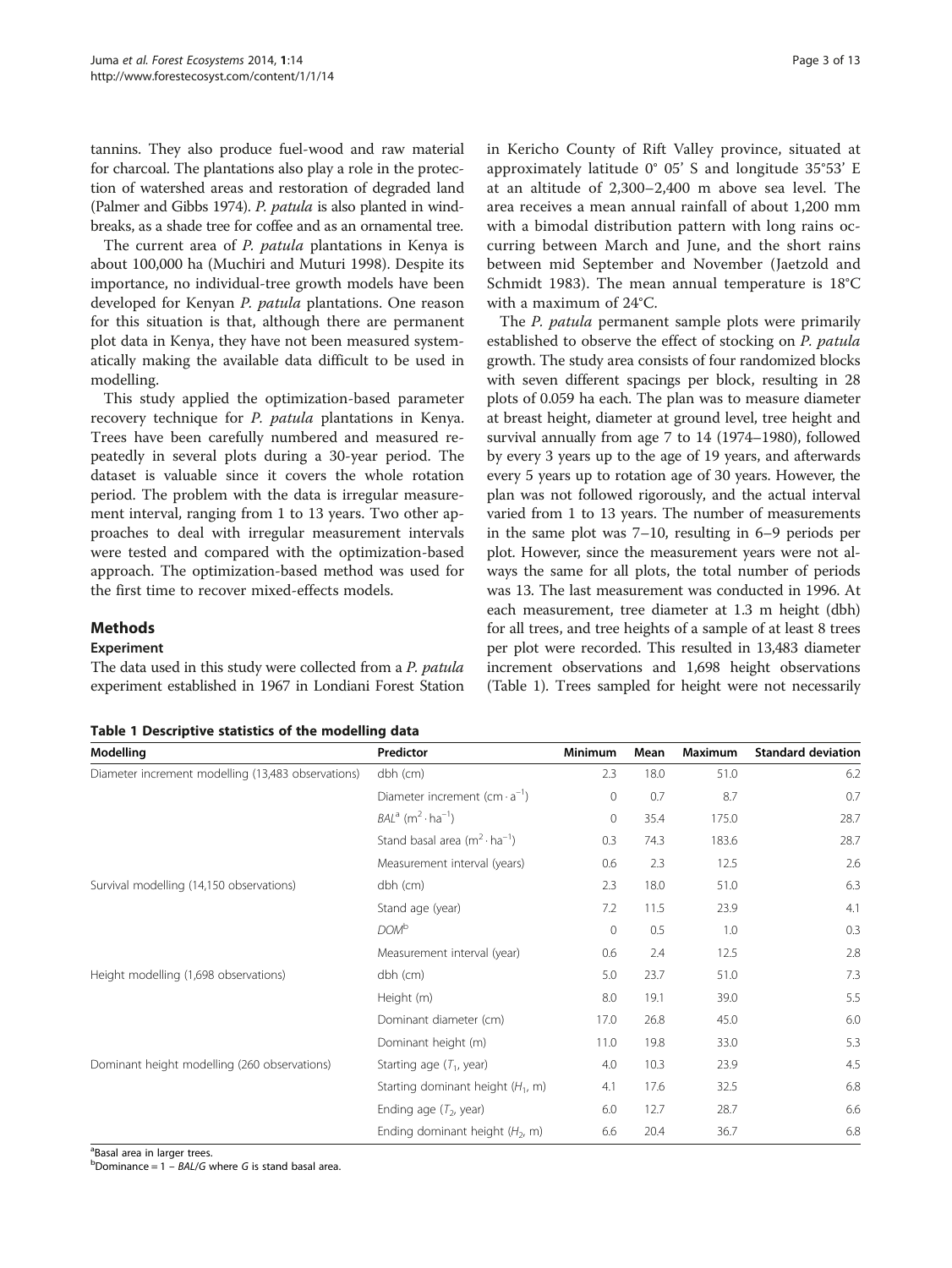<span id="page-3-0"></span>the same in different measurements. Dead trees were recorded at each measurement.

# Height modelling

A model for dominant height development along age was fitted for site index calculations. Dominant height was defined as the average height of 100 largest (in terms of dbh) trees per hectare. To calculate dominant height, a plotwise measurement-specific diameter-height model was fitted and used to calculate the heights of trees that were not measured for height.

Several different equation forms (Peschel [1938](#page-11-0); Schumacher [1939;](#page-11-0) Lundqvist [1957;](#page-11-0) Richards [1959](#page-11-0); Sloboda [1971;](#page-12-0) McDill and Amateis [1992](#page-11-0); Diéguez-Aranda et al. [2005, 2006](#page-11-0)) derived by using either algebraic differential equations (ADA) or generalized algebraic differential equations (GADA) (Bailey and Clutter [1974](#page-11-0); Cieszewski and Bailey [2000\)](#page-11-0) were tested as candidate models for modelling dominant height growth. The selected model was used to estimate the site index of each plot using 30 years as index age.

All individual-tree height observations were used to fit an individual tree height model. Several variants of the model based on Stoffels and van Soest ([1953](#page-12-0)) modified

| Table 2 Coefficients of the mixed-effects diameter |  |  |
|----------------------------------------------------|--|--|
| increment models                                   |  |  |

|                       | Modelling approach  |                     |              |  |  |  |
|-----------------------|---------------------|---------------------|--------------|--|--|--|
| Predictor             | <b>Regression 1</b> | <b>Regression 2</b> | Optimization |  |  |  |
| Constant              | $-1.07845$          | $-2.24497$          | 0.59149      |  |  |  |
| ln(d)                 | 0.92911             | 1.49389             | 1.08691      |  |  |  |
| d                     | $-0.02068$          | $-0.04632$          | $-0.07473$   |  |  |  |
| <b>BAI</b>            | $-0.02316$          | $-0.03033$          | $-0.04719$   |  |  |  |
| νG                    | $-0.28039$          | $-0.17988$          | $-0.32857$   |  |  |  |
| Step                  |                     | 0.12559             |              |  |  |  |
| Period 1 (1974-1975)  | 0.45783             | $-0.45064$          | $-0.27558$   |  |  |  |
| Period 2 (1975-1976)  | 0.6025              | $-0.03065$          | $-0.28573$   |  |  |  |
| Period 3 (1976-1977)  | 0.42677             | $-0.08639$          | $-0.10036$   |  |  |  |
| Period 4 (1977-1978)  | 0.70895             | 0.24015             | 0.25214      |  |  |  |
| Period 5 (1978-1979)  | 0.53579             | $-0.02277$          | 0.09960      |  |  |  |
| Period 6 (1979-1980)  | 0.17169             | $-0.16441$          | 0.18685      |  |  |  |
| Period 7 (1979-1983)  | $-0.08124$          | 0.41545             | $-0.03458$   |  |  |  |
| Period 8 (1980-1983)  | 0.05176             | 0.32957             | $-0.32634$   |  |  |  |
| Period 9 (1983-1990)  | $-0.14420$          | 0.43467             | $-0.06149$   |  |  |  |
| Period 10 (1983-1991) | $-0.40772$          | 0.47512             | $-0.40811$   |  |  |  |
| Period 11 (1983-1996) | $-0.78327$          | $-0.31606$          | $-0.56516$   |  |  |  |
| Period 12 (1990-1996) | $-0.65995$          | $-0.22321$          | $-0.52835$   |  |  |  |
| Period 13 (1991-1996) | $-0.87891$          | $-0.95390$          | $-0.65856$   |  |  |  |

 $d =$  diameter at breast height;  $BAL =$  basal area in larger trees;  $G =$  stand basal area.

|                       | Modelling approach  |                     |              |  |  |  |
|-----------------------|---------------------|---------------------|--------------|--|--|--|
| Predictor             | <b>Regression 1</b> | <b>Regression 2</b> | Optimization |  |  |  |
| Constant              | 2.81439             | 6.42965             | 6.42705      |  |  |  |
| ln(d)                 | 2.96858             | 3.35703             | 1.83056      |  |  |  |
| d                     | $-0.08303$          | $-0.08219$          | $-0.02004$   |  |  |  |
| ln(T)                 | $-2.31578$          | $-4.14173$          | $-2.72766$   |  |  |  |
| <b>DOM</b>            | 0.78448             | 0.95684             | 1.67272      |  |  |  |
| Step                  |                     | $-0.20889$          |              |  |  |  |
| Period 1 (1974-1975)  | $-0.61513$          | $-0.56050$          | 0.20351      |  |  |  |
| Period 2 (1975-1976)  | $-0.56811$          | $-1.02784$          | 0.58189      |  |  |  |
| Period 3 (1976-1977)  | $-0.32775$          | $-0.25067$          | 0.04924      |  |  |  |
| Period 4 (1977-1978)  | 0.59064             | 0.85832             | 0.04480      |  |  |  |
| Period 5 (1978-1979)  | $-0.23147$          | 0.19763             | 0.19210      |  |  |  |
| Period 6 (1979-1980)  | 0.65382             | 0.66163             | $-0.21627$   |  |  |  |
| Period 7 (1979-1983)  | 0.49989             | 0.2948              | 0.33837      |  |  |  |
| Period 8 (1980-1983)  | 0.57873             | 0.24327             | 0.06472      |  |  |  |
| Period 9 (1983-1990)  | 0.43741             | 0.29726             | $-0.17157$   |  |  |  |
| Period 10 (1983-1991) | 0.47512             | 0.29659             | $-0.42628$   |  |  |  |
| Period 11 (1983-1996) | $-0.31605$          | $-0.16725$          | 0.10843      |  |  |  |
| Period 12 (1990-1996) | $-0.22321$          | $-0.13769$          | 0.52595      |  |  |  |
| Period 13 (1991-1996) | $-0.95390$          | $-0.89791$          | 0.97645      |  |  |  |

 $d =$  diameter at breast height; T = stand age; DOM = dominance; Step = length of the projection period.

by Tomé ([1989\)](#page-12-0) were tested in height-diameter modelling. Tree height was predicted from tree diameter, dominant height and dominant diameter. The used model form guarantees that the simulated height development of individual trees is logically related to the dominant height development of the stand.



increment models.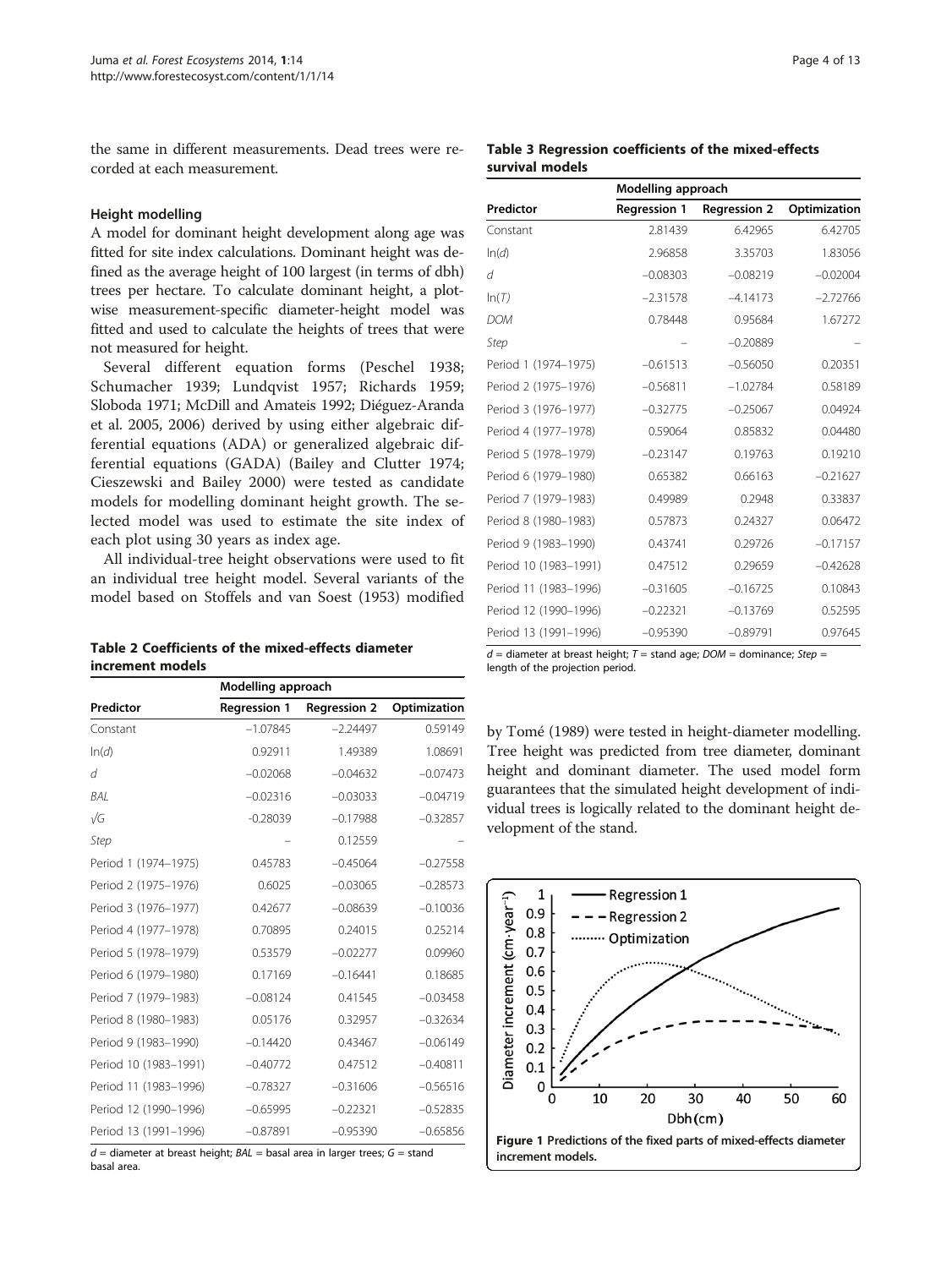<span id="page-4-0"></span>

# Diameter increment and survival modelling

The diameter increment model predicts increment as a function of different variables describing site quality, tree size and competition. Site quality was described by site index. Variables representing tree size were diameter at breast height (dbh), tree height and age. Variables that described competition included basal area of trees larger than the subject tree, stand basal area, and their transformations.

Considering the hierarchical structure of our data –multiple measurements taken from the same trees grouped into several plots within blocks– a mixed-effects modelling approach that allows for explicit description of the between- and within-plot correlations was used. However, fixed-effects models were also fitted because the estimation of the random parameters is often too complicated to be regularly used in forestry practice.

Three different approaches to deal with irregular measurement interval were used in diameter increment and survival modelling. The 'constant rate approach' assumes constant annual diameter growth and survival rate during the years between any two measurement occasions (Cao [2000;](#page-11-0) Crecente-Campo et al. [2010\)](#page-11-0). This approach is henceforth referred to as 'Regression 1' approach. The annual diameter increment was obtained by dividing the periodical increment by the length of the period (expressed in years). Survival rate was assumed to be equal to the annual rate raised to the power of period length. Tests with a high number of different predictor combinations led to the

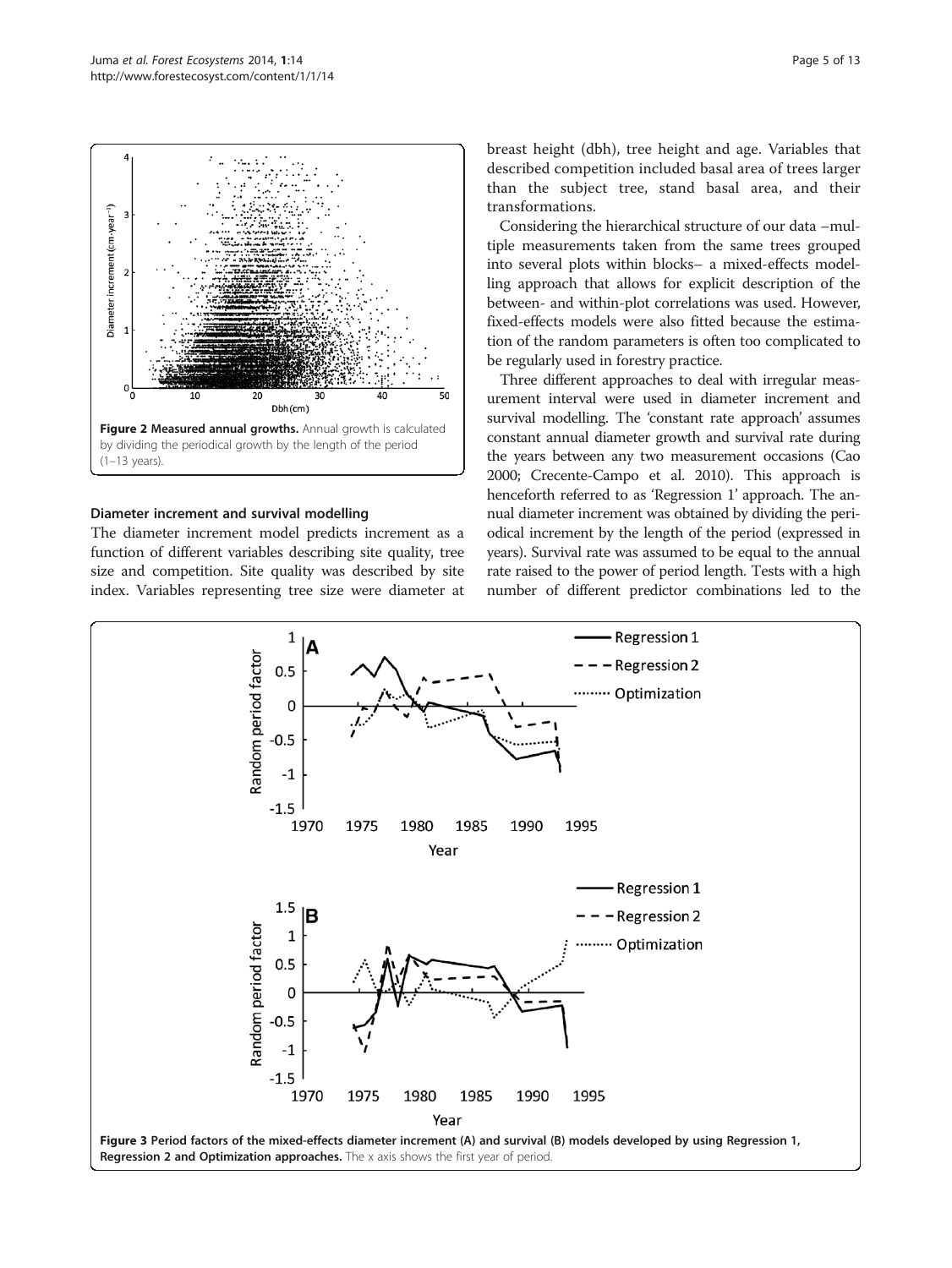<span id="page-5-0"></span>

following model form for diameter increment (sub-scripts for plot and block not shown):

 $ida_{ii} = \exp(a_0 + a_1 \ln(d_{ii}) + a_2 d_{ii})$  $+a_3 B A L_{ij} + a_4 \sqrt{G_j} + u_j) + e_{ij}$  $(1)$ 

where  $ida_{ij}$  is the annual diameter increment of tree i during period *j*,  $d_{ij}$  is the dbh of the same tree in the beginning of the period,  $BAL_{ij}$  is basal area in larger trees,  $G_j$  is stand basal area (both in the beginning of period j),  $u_i \sim N$  (0,  $\sigma_u$ ) is random period factor and  $e_{ii} \sim N$  (0,  $\sigma_e$ ) is residual. "Period" refers to a growth interval having the same starting and ending year. The years of each of the 13 different periods are shown in Tables [2](#page-3-0) and [3](#page-3-0). Random parameters for plot and block effects were also tested but they were very small and were therefore ignored. Preliminary models were fitted with random variables included also in the regression coefficients of predictors, but the improvements due to these additional parameters were marginal. Site index was not a significant predictor, most probably because the plots and blocks were near each other, resulting in almost similar site conditions in all plots.

The survival model representing the constant survival rate approach was

$$
s_{ij} = \left\{ \frac{1}{1 + \exp[-(b_0 + b_1 \ln d_{ij} + b_2 d + b_3 \ln(T_j) + b_4 DOM_{ij} + u_j)]} \right\}^{Step} \tag{2}
$$

where  $s_{ii}$  is the probability to survive for one year, *Step<sub>i</sub>* is the length of period j (years) ( $s^{Step}$  is the probability to survive for Step years),  $T$  is stand age (years),  $DOM$  is a

Table 4 Coefficients of fixed-effects diameter increment models

|            | Modelling approach  |                     |              |  |
|------------|---------------------|---------------------|--------------|--|
| Predictor  | <b>Regression 1</b> | <b>Regression 2</b> | Optimization |  |
| Constant   | $-6.14591$          | $-5.61685$          | 0.88882      |  |
| ln(d)      | 3.41191             | 2.31925             | 1.15958      |  |
| d          | $-0.15408$          | $-0.05023$          | $-0.08060$   |  |
| BAI.       | $-0.01522$          | $-0.00569$          | $-0.04803$   |  |
| $\sqrt{G}$ | $-0.09034$          | $-0.01232$          | $-0.34133$   |  |
| Step       |                     | 0.07507             |              |  |

 $d =$  diameter at breast height;  $BAL =$  basal area in larger trees;  $G =$  stand basal area; Step = length of the projection period.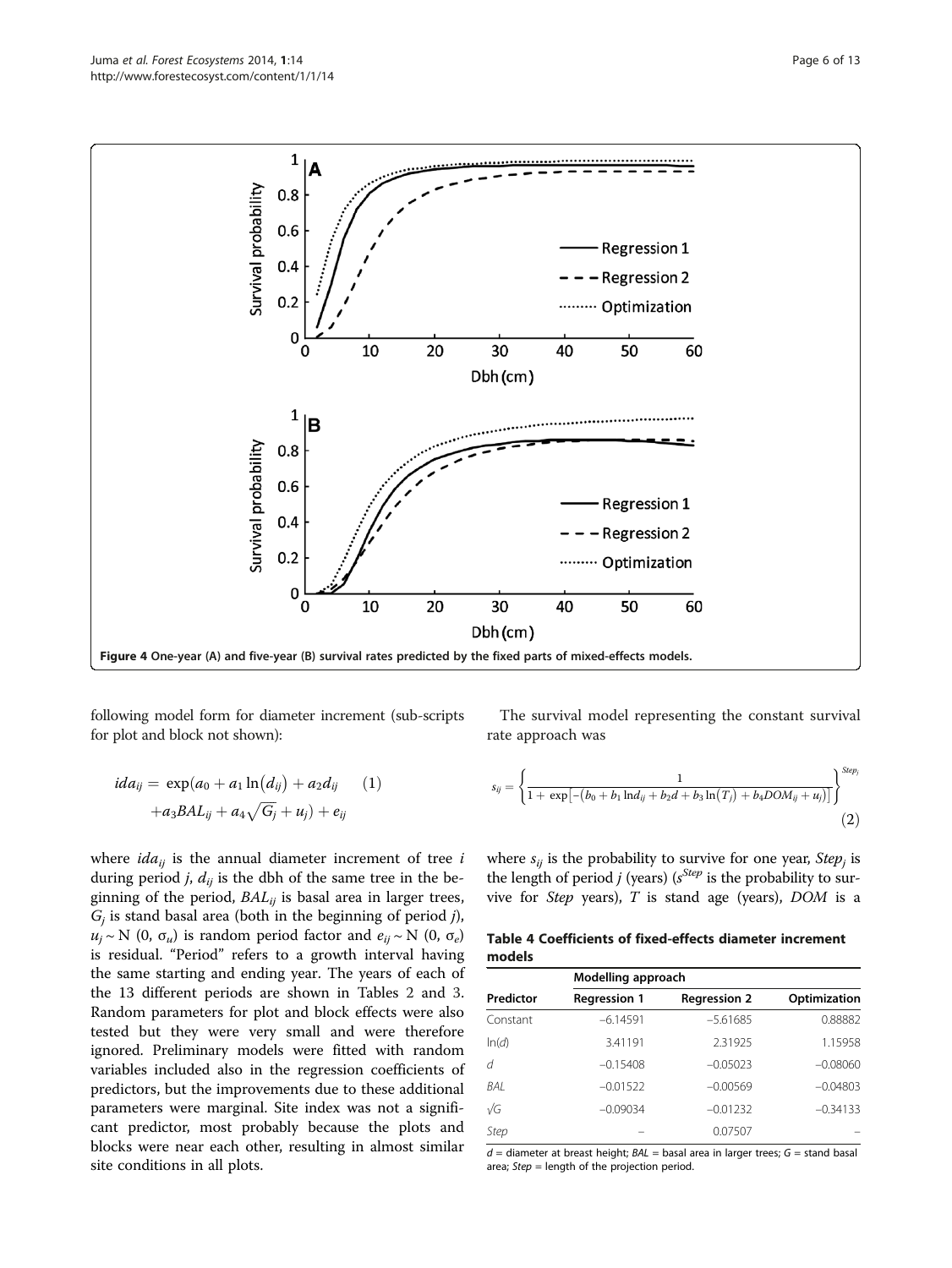<span id="page-6-0"></span>Table 5 Coefficients of fixed-effects survival model

|            | Modelling approach  |                     |              |
|------------|---------------------|---------------------|--------------|
| Predictor  | <b>Regression 1</b> | <b>Regression 2</b> | Optimization |
| Constant   | 7.83597             | 6.36929             | 11.31540     |
| ln(d)      | 1.54649             | 3.41518             | 2.94256      |
| d          | $-0.02158$          | $-0.10010$          | $-0.07065$   |
| ln(T)      | $-3.14473$          | $-4.13006$          | $-5.06713$   |
| <b>DOM</b> | 1.32723             | 1.41859             | 0.92033      |
| Step       |                     | $-0.21552$          |              |

 $d =$  diameter at breast height; T = stand age; DOM = dominance; Step = length of the projection period.

variable called dominance, calculated as  $DOM_{ii} = 1$  –  $BAL_{ij}/G_j$ , and  $u_j \sim N(0, \sigma_u)$  is random period factor.

In the 'Regression 2 approach', the time interval between the measurement occasions was used as model predictor. The diameter increment model corresponding to this approach was:

$$
idp_{ij} = \exp(a_0 + a_1 \ln(d_{ij}) + a_2 d_{ij}
$$

$$
+ a_3 B A L_{ij} + a_4 \sqrt{G_j} + a_5 Step_j + u_j) + e_{ij}
$$

$$
\tag{3}
$$

where  $idp_{ii}$  is the diameter increment of tree *i* during period  $j$  (cm) and *Step<sub>i</sub>* is the length of the period (years). The corresponding survival model was:

$$
S_{ij} = \frac{1}{1 + \exp((b_0 + b_1 \ln d_{ij} + b_2 d + b_3 \ln(T_j) + b_4 DOM_{ij} + b_5Step_j + u_j))}
$$
\n
$$
\tag{4}
$$

In the optimization-based approach the diameter increment and mortality models were fitted simultaneously via nonlinear optimization (Nelder and Mead [1965](#page-11-0)), using diameter distributions as modelling data instead of tree-level growth and survival data (Pukkala et al. [2011](#page-11-0)). Starting from the initial diameter distribution of each



three different modelling approaches.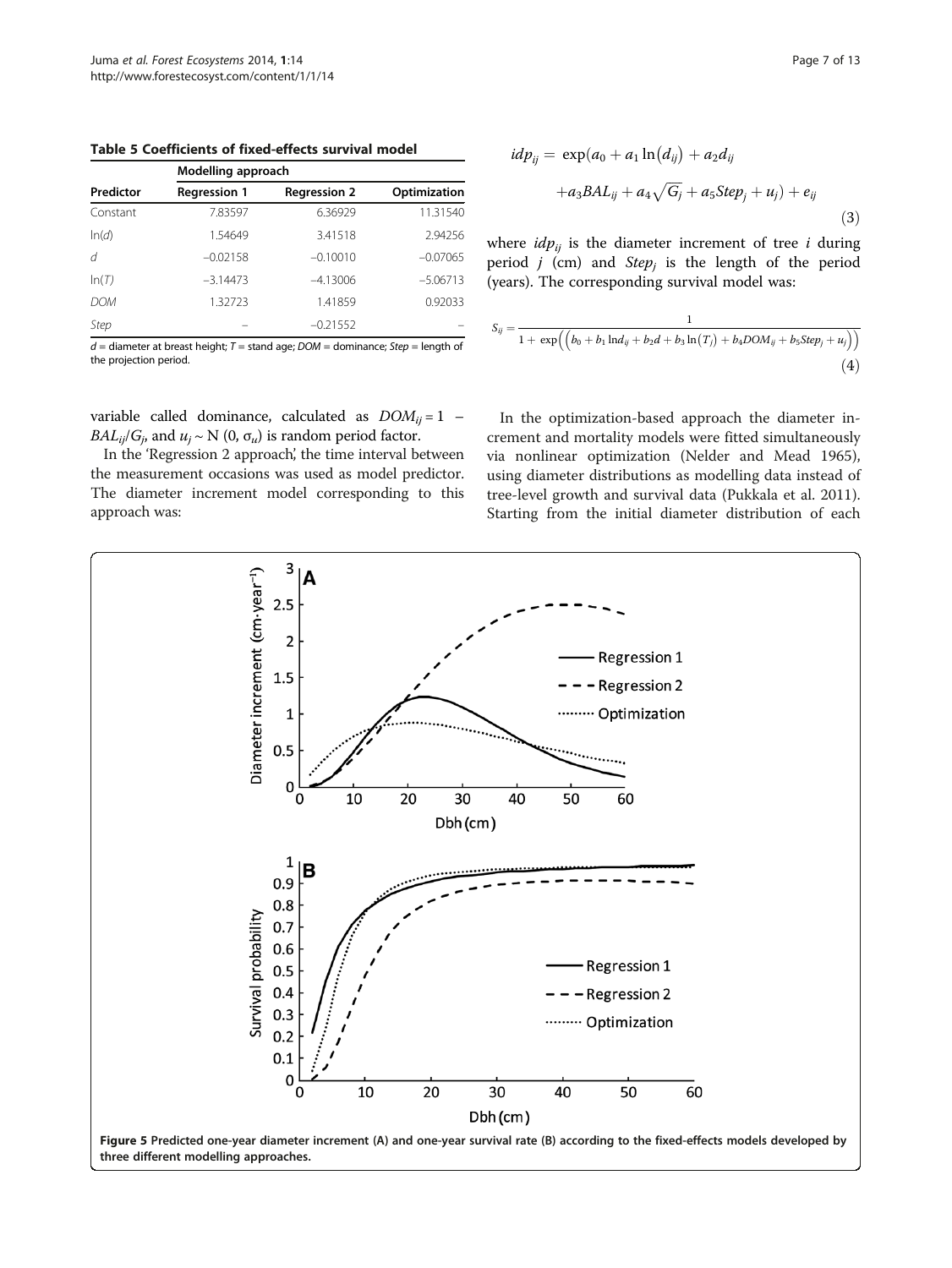<span id="page-7-0"></span>sample plot, the fitting procedure aims at reproducing the diameter distribution at the end of the measured growth interval by minimizing the sum of squared differences between measured and predicted cumulative diameter distributions of tree frequency and stand basal area. The optimized decision variables were the coefficients of the diameter increment and mortality models. Based on Pukkala et al. [\(2011](#page-11-0)), the objective function was defined as:

$$
\min z(\theta) = \sum_{k=1}^{K} \left[ \sum_{j=1}^{J_k} \sum_{i=1}^{J_{jk}} \left( G_{jk}^{m}(d_{ijk}) - G_{jk}^{s}(d_{ijk}, \theta) \right)^2 + 10^{-4} \times \sum_{i=1}^{J_{jk}} \left( F_{jk}^{m}(d_{ijk}) - F_{jk}^{s}(d_{ijk}, \theta) \right)^2 \right]
$$
\n(5)

where  $\theta$  is the set of coefficients ( $a_0$ ,... $a_4$ ,  $b_0$ ,... $b_4$ , and the period factors of the growth and survival models, see Equations [1](#page-5-0) and [2\)](#page-5-0) estimated as arg min  $z(\theta)$ , K is the number of plots,  $J_k$  is the number of periods of plot  $k$ ,  $I_{ik}$ is the number of 3-cm diameter classes in period  $j$  of plot *k*,  $G_{jk}^{m}(d_{ijk})$  and  $G_{jk}^{s}(d_{ijk})$  are, respectively, measured and simulated cumulative basal area  $(m^2 \cdot ha^{-1})$  at diameter  $d_{ijk}$  (upper limit of diameter class i) at the end of period j of plot k, and  $F_{ik}^{m}(d_{ijk})$  and  $F_{ik}^{s}(d_{ijk})$  are, respectively, measured and simulated cumulative number of trees per hectare at diameter  $d_{ijk}$  at the end of period j of plot k. The number of simultaneously estimated parameters was 36 ( $2 \times 13$  period factors and  $2 \times 5$  fixed regression coefficients).

All models were also fitted as fixed-effects models. The models were compared by simulating the stand development of each plot from the beginning to the end of each measurement interval. RSME (square root on the mean of squared errors) and bias were calculated for the ending basal area, ending number of living trees per hectare, and basal area increment. The 'Regression 2' approach was used both with 1-year time step and by predicting the ending diameter and survival rate directly. When the time step was one year, the possible incomplete year at the end of the growth period was simulated by adding a fraction of annual growth to the diameter (growth in 0.67 years was assumed to be 0.67 times annual growth). The survival rate of the incomplete year was obtained as  $s^{Step}$  where s is annual survival rate and Step is the length of the incomplete period in years.

# Results and discussion

# Diameter increment and survival models

The regression coefficients of the fixed predictors of mixed-effects diameter increment and survival models had the same signs in all three approaches (Tables [2](#page-3-0) and [3](#page-3-0)). BAL and stand basal area decreased growth while tree size (dbh) had an increasing-decreasing effect. Increasing dominance improved survival and increasing age decreased it. Tree diameter improved survival, but the negative coefficients of untransformed diameter indicate that survival will start to decrease again at large diameters.

Visual inspection of the models revealed clear differences between modelling approaches (Figure [1\)](#page-3-0). The 'Regression 1' approach predicts that diameter increment continues to increase with increasing tree diameter also in very large trees. However, this pattern could not be seen in the modelling data (Figure [2\)](#page-4-0), suggesting that the fixed part of this mixed-effects model gives an erroneous picture on the growth pattern.

The obvious reason for the shape of 'Regression 1' model is that the random period factors also describe the influence of tree size. The assumption that the period factors are independent and identically distributed was not met. This can be seen from Figure [3](#page-4-0), which shows that the period factor of 'Regression 1' model decreases with time. Decreasing period factor decreases the prediction for larger diameters associated with later periods, implying that although the fixed part of the mixed-effects model seems unrealistic, the full model may predict realistic growths. This result verifies the conclusion that it may be unwise to use the fixed part of mixed-effects models in growth simulators (e.g., Temesgen et al. [2008;](#page-12-0) Garber et al. [2009](#page-11-0); Pukkala et al. [2009](#page-11-0); Shater et al. [2011](#page-12-0); Groom et al. [2012](#page-11-0); Heiðarsson and Pukkala [2012](#page-11-0); de-Miguel et al. [2012](#page-11-0); de-Miguel et al. [2013\)](#page-11-0). As discussed by Burkhart and Tomé ([2012\)](#page-11-0) it would be better to refit the model without random parameters. Mixed-effects models can be used when the model is calibrated for a particular period.

Table 6 Statistics for full mixed-effects models (best in boldface, worst in italics)

|                                            | Modelling and simulation approach |                |              |                                               |  |  |
|--------------------------------------------|-----------------------------------|----------------|--------------|-----------------------------------------------|--|--|
|                                            | 1                                 | 2              | 2            | Regression Regression Regression Optimization |  |  |
|                                            | 1-year<br>step                    | 1-year<br>step | true<br>step | 1-year<br>step                                |  |  |
| Basal area                                 |                                   |                |              |                                               |  |  |
| - bias $(m^2 \cdot ha^{-1})$               | $-1.09$                           | 1.43           | 1.10         | $-0.25$                                       |  |  |
| - RMSE $(m^2 \cdot ha^{-1})$               | 4.28                              | 3.99           | 4.20         | 2.27                                          |  |  |
| Number of trees per hectare                |                                   |                |              |                                               |  |  |
| - bias                                     | $-27.07$                          | $-53.19$       | 38.88        | $-0.42$                                       |  |  |
| - RMSF                                     | 100.23                            | 137.98         | 128.16       | 35.19                                         |  |  |
| Annual basal area increment                |                                   |                |              |                                               |  |  |
| - bias (m <sup>2</sup> ·ha <sup>-1</sup> ) | $-0.297$                          | 0.709          | 0.151        | 0.005                                         |  |  |
| - bias (%)                                 | 22.16                             | 52.91          | 11.27        | 0.37                                          |  |  |
| - RMSE $(m^2 \cdot ha^{-1})$               | 0.942                             | 1.345          | 0.890        | 0.729                                         |  |  |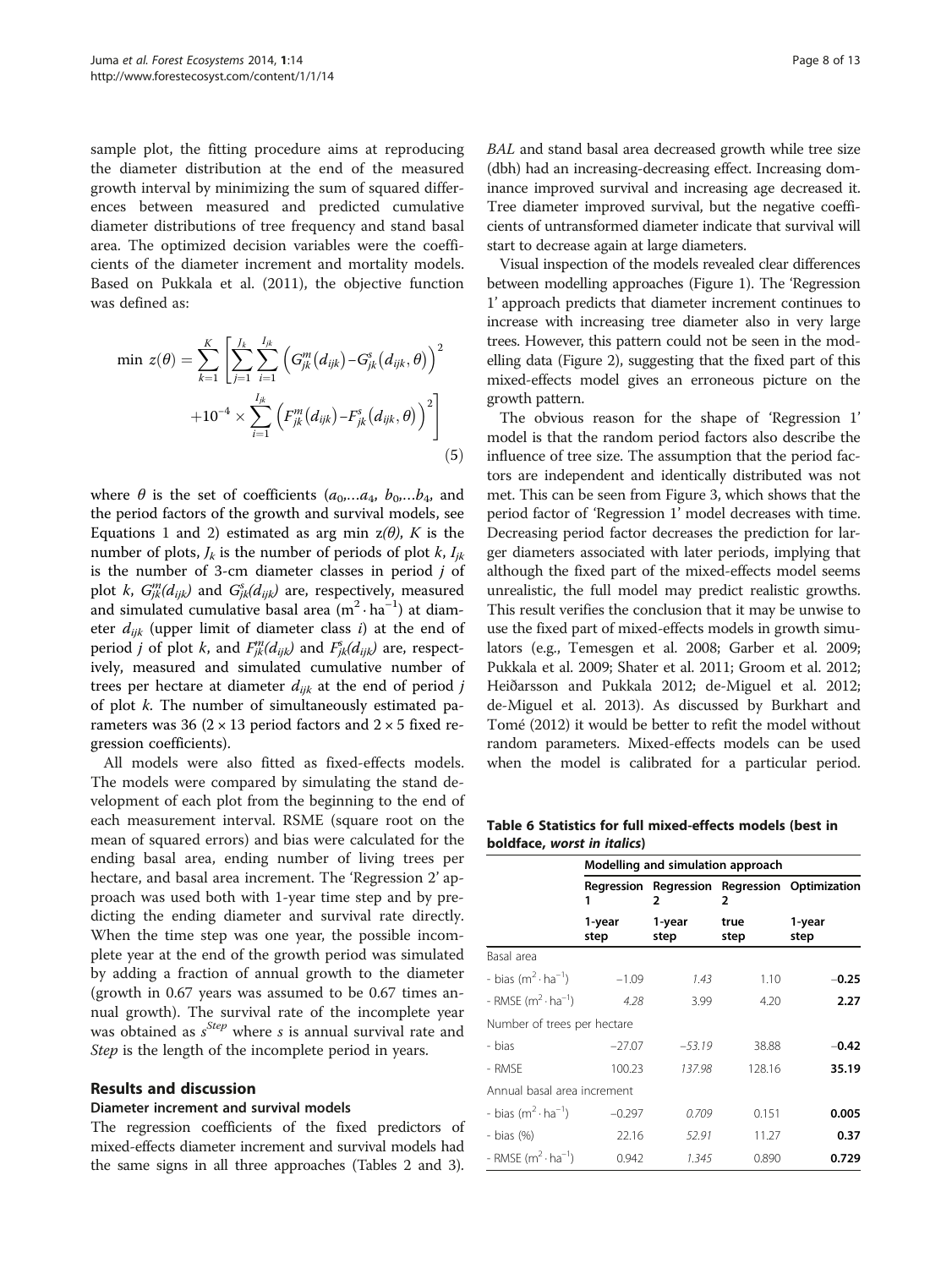<span id="page-8-0"></span>However, since calibration requires measurements from the same period, calibration cannot be done when one is predicting future growth.

The survival models are more similar to each other (Figure [4](#page-5-0)). In this case, the 'Regression 2' approach predicts lower annual survival rates than the other approaches (Figure [4](#page-5-0) top). However, the differences between regression approaches 1 and 2 disappeared when survival rates were calculated for 5-year period (Figure [4](#page-5-0) bottom). In this particular case, the optimization-based model deviated slightly from the others.

Since it may not be recommendable to use noncalibrated mixed-effects models, i.e., their conditional predictions assuming that random parameters are zero,

all models were also fitted as fixed-effects model (Tables [4](#page-5-0) and [5](#page-6-0)). The signs of the predictors again suggest similar growth and survival patterns in all models, but visual inspection reveals that the 'Regression 2' model for diameter increment differs a lot from the other models (Figure [5](#page-6-0)). When the projection period is longer than one year, differences in the shape of the relationship between diameter and diameter increment remain, but the magnitude of the difference is smaller for large trees (results not shown).

The fixed-effects survival models show similar patterns as the fixed parts of mixed-effects models (Figures [4](#page-5-0) and [5\)](#page-6-0). Also in this case the difference between 'Regression 2' model and the other modes gets smaller for projection periods longer than one year.

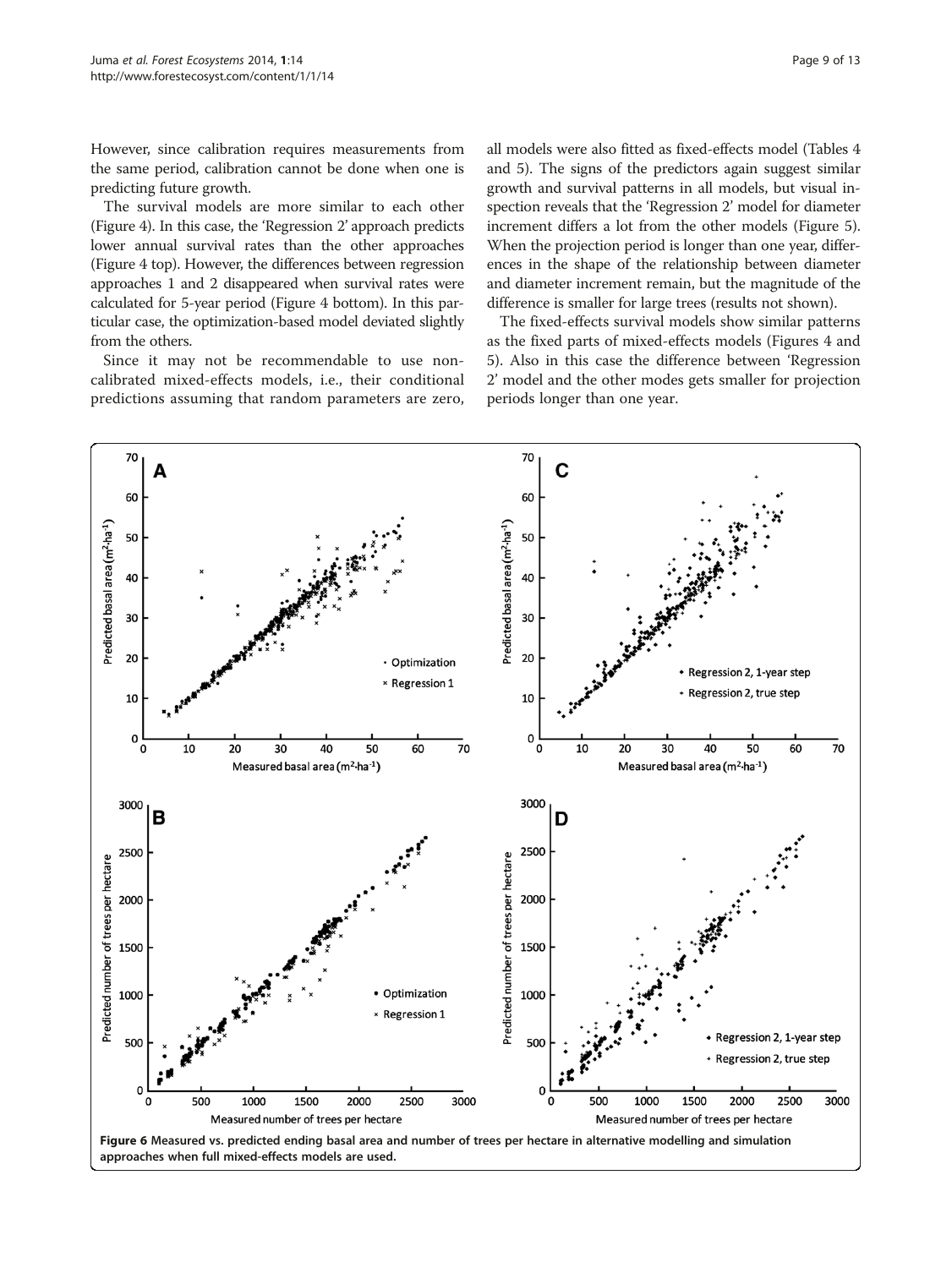## Performance of the models

The models were used in simulation software to simulate the growth of all plots for each period. The mixed-effects models were used with and without period factors. The predicted ending stand basal area and number of survivors were compared to their measured values. The RMSE (square root on the mean of squared errors) and bias were calculated also for the basal area increment of the period. Regression models fitted with the 'Regression 2' approach were used in two ways: by using one-year steps and by predicting the increment and survival of the whole period directly.

Of the full mixed-effects models, the optimizationbased approach resulted in the best simulation results according to all criteria (Table [6](#page-7-0), Figure [6](#page-8-0)). 'Regression 2' approach used with the true length of the period (instead of simulating in 1-year steps) was the second best in predicting basal area increment and ending basal area. However, using 'Regression 2' approach with 1-year time steps resulted in the lowest accuracy and precision.

As expected, the RMSEs and biases were larger (with some exceptions) when only the fixed parts of mixed models were used (Table 7). Ranking of the regression approaches was now less straightforward. The optimizationbased approach was the best according to all criteria.

When the statistics were computed for the fixed-effects models, 'Regression 1' approach turned out to be better than 'Regression 2' approach, and optimization was again clearly better than the other methods (Table 8). All regression approaches resulted in very biased estimates of basal area increment.

Theoretically, full mixed-effects models should provide the most accurate and precise predictions. The second best should be fixed-effects models, and fixed parts of

Table 7 Statistics for the fixed parts of mixed-effects models (best in boldface, worst in italics)

|                              |                | Modelling and simulation approach |              |                                               |  |  |
|------------------------------|----------------|-----------------------------------|--------------|-----------------------------------------------|--|--|
|                              | 1              | 2                                 | 2            | Regression Regression Regression Optimization |  |  |
|                              | 1-year<br>step | 1-year<br>step                    | true<br>step | 1-year<br>step                                |  |  |
| Basal area                   |                |                                   |              |                                               |  |  |
| - bias $(m^2 \cdot ha^{-1})$ | $-1.07$        | 3.01                              | 3.82         | 0.18                                          |  |  |
| - RMSE $(m^2 \cdot ha^{-1})$ | 3.33           | 7.66                              | 9.49         | 3.24                                          |  |  |
| Number of trees per hectare  |                |                                   |              |                                               |  |  |
| - bias                       | $-18.00$       | 49.97                             | 49.97        | 5.63                                          |  |  |
| - RMSF                       | 64.01          | 135.94                            | 135.94       | 50.78                                         |  |  |
| Annual basal area increment  |                |                                   |              |                                               |  |  |
| - bias $(m^2 \cdot ha^{-1})$ | $-0.885$       | 0.355                             | 0.463        | 0.013                                         |  |  |
| - bias (%)                   | 66.04          | 26.49                             | 34.55        | 0.97                                          |  |  |
| - RMSE $(m^2 \cdot ha^{-1})$ | 1.322          | 1.339                             | 1.476        | 0.976                                         |  |  |

Table 8 Statistics for the fixed-effects models (best in boldface, worst in italics)

|                              | Modelling and simulation approach |                |              |                                               |  |  |
|------------------------------|-----------------------------------|----------------|--------------|-----------------------------------------------|--|--|
|                              | 1                                 | 2              | 2            | Regression Regression Regression Optimization |  |  |
|                              | 1-year<br>step                    | 1-year<br>step | true<br>step | 1-year<br>step                                |  |  |
| Basal area                   |                                   |                |              |                                               |  |  |
| - bias $(m^2 \cdot ha^{-1})$ | 1.74                              | 10.04          | 9.24         | $-0.28$                                       |  |  |
| - RMSE $(m^2 \cdot ha^{-1})$ | 4.24                              | 22.73          | 20.49        | 2.73                                          |  |  |
| Number of trees per hectare  |                                   |                |              |                                               |  |  |
| - bias                       | $-23.92$                          | 49.74          | 49.74        | 0.39                                          |  |  |
| - RMSE                       | 76.21                             | 135.94         | 135.94       | 46.75                                         |  |  |
| Annual basal area increment  |                                   |                |              |                                               |  |  |
| - bias $(m^2 \cdot ha^{-1})$ | 0.579                             | 1.611          | 1.497        | $-0.005$                                      |  |  |
| - bias (%)                   | 43.21                             | 120.22         | 111.71       | $-0.37$                                       |  |  |
| - RMSE $(m^2 \cdot ha^{-1})$ | 1.251                             | 3.175          | 2.971        | 0.868                                         |  |  |

mixed-effects models should be the worst (e.g., Temesgen et al. [2008;](#page-12-0) Garber et al. [2009;](#page-11-0) Pukkala et al. [2009;](#page-11-0) Shater et al. [2011](#page-12-0); Heiðarsson and Pukkala [2012](#page-11-0)). Comparison of Tables [6,](#page-7-0) 7 and 8 reveals that this was not always the case. A probable reason for the deviations from expectations is that the statistics in Tables [6](#page-7-0), 7 and 8 were computed for variables other than the response variables of regression analyses.

The best models were the full mixed-effects models recovered by using the optimization-based approach. However, period factors cannot be used when predicting future growth. Therefore, the models that should be used in simulations are the fixed-effects models recovered with the optimization approach.

## Supplementary models

Two supplementary models were developed for simulating the development of stand and tree height. Tree height may be a predictor in volume, taper and biomass equations and it is therefore useful to have models for height as well.

Of the tested dominant height models, the Hossfeld equation had good fitting statistics while being biologically acceptable. Some other functions had slightly better fitting statistic but they gave unrealistic predictions outside the range of variation of the modelling data. The selected dominant height model is:

$$
H_2 = \frac{T_2^2}{1.893 + T_2(T_1/H_1 - 0.027T_1 - 1.893/T_1 + 0.027T_2)}
$$
\n(6)

H refers to dominant height  $T$  to stand age. The degree of explained variance was 0.916 and the RMSE was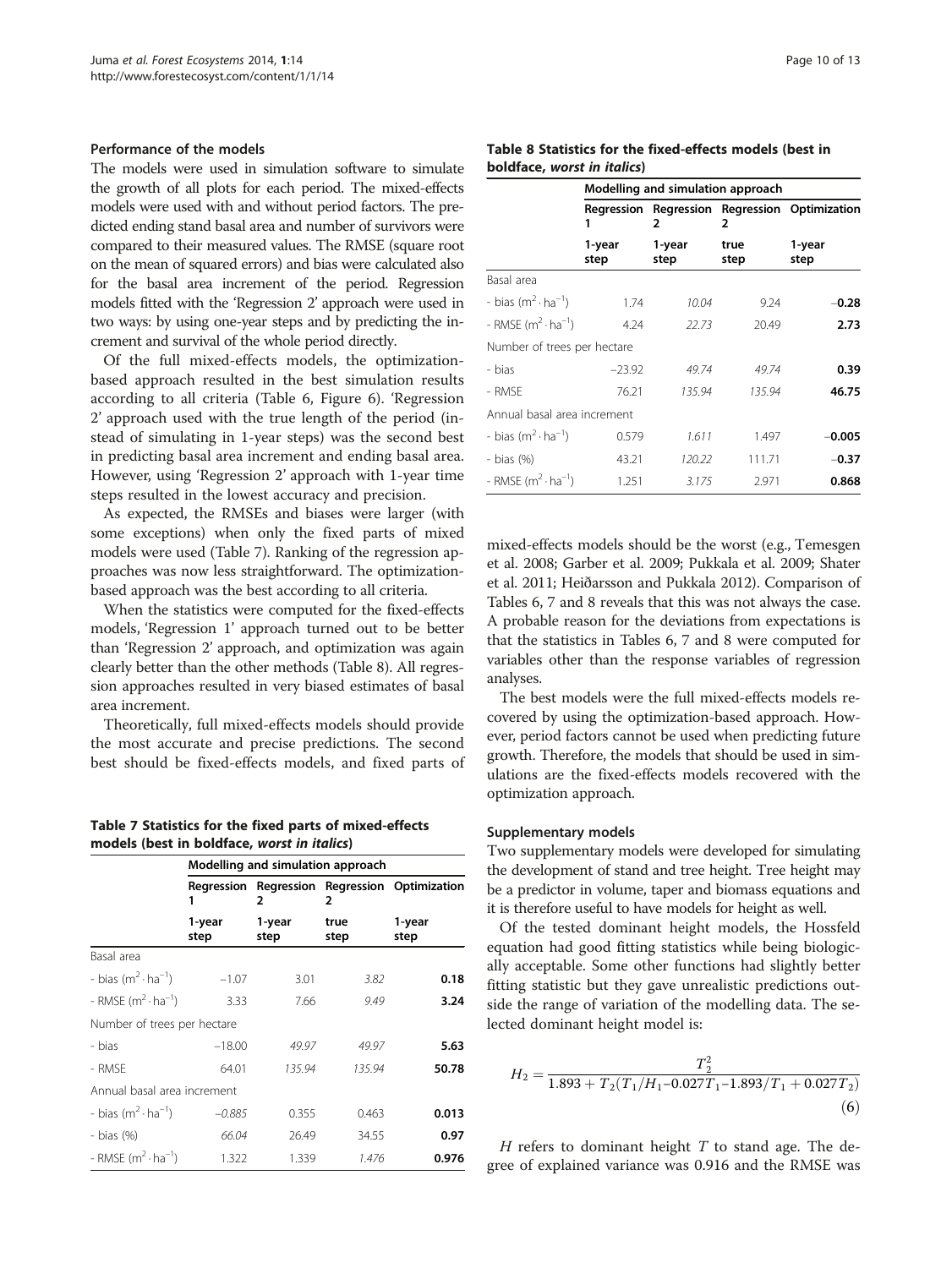

1.984 m. When the model is used to calculate site index,  $T_1$  is replaced by measured stand age,  $H_1$  by measured dominant height and  $T_2$  by index age (30 years). When using the model to predict dominant height development,  $T_1$  is replaced by index age,  $H_1$  by site index, and  $T_2$  by the wanted projection age. Figure 7 shows that the model follows fairly well the measured sequences of dominant height in different plots.

The individual-tree height model is:

$$
h = 1.3 + (H - 1.3) \times \left(\frac{d}{D}\right)^{0.201 + 0.197 \ln\left(\frac{d}{D}\right)}\tag{7}
$$

where h is tree height (m), H is dominant height (m), d is dbh (cm) and  $D$  is dominant diameter (cm). For this model, the degree of explained variance was 0.899 and the RMSE was 1.746 m. The model predicts that trees of a certain diameter are taller when the stand develops and its dominant height and dominant diameter increase (Figure 8).

# **Conclusions**

The study showed that regression models based on the assumption of linear growth or constant survival rate between the measurement occasions, or using the length of measurement interval as a predictor, may lead to very biased predictions in growth simulations. Therefore, more sophisticated methods are needed to deal with irregular measurement intervals. The optimization method used in this study overcomes some of the problems related to other methods (Cao [2004;](#page-11-0) Nord-Larsen [2006](#page-11-0)). In addition, it works also in cases where varying measurement interval is not the only shortcoming in the data (Pukkala et al. [2011](#page-11-0), de-Miguel et al. [2014](#page-11-0)). The method can be used to calibrate an existing model or to fit a new model, or fit only a part of the models needed in simulation. For example, in the case that there are already models for diameter increment and survival, the method can be used to fit ingrowth models using data in which ingrowth trees cannot be separated from the other trees.

Earlier research has shown that the optimization-based modelling approach is competitive with individual-tree modelling based on regression analysis when there are no irregularities in the data (Pukkala et al. [2011](#page-11-0); de-Miguel et al. [2014\)](#page-11-0). This study showed that the method resulted

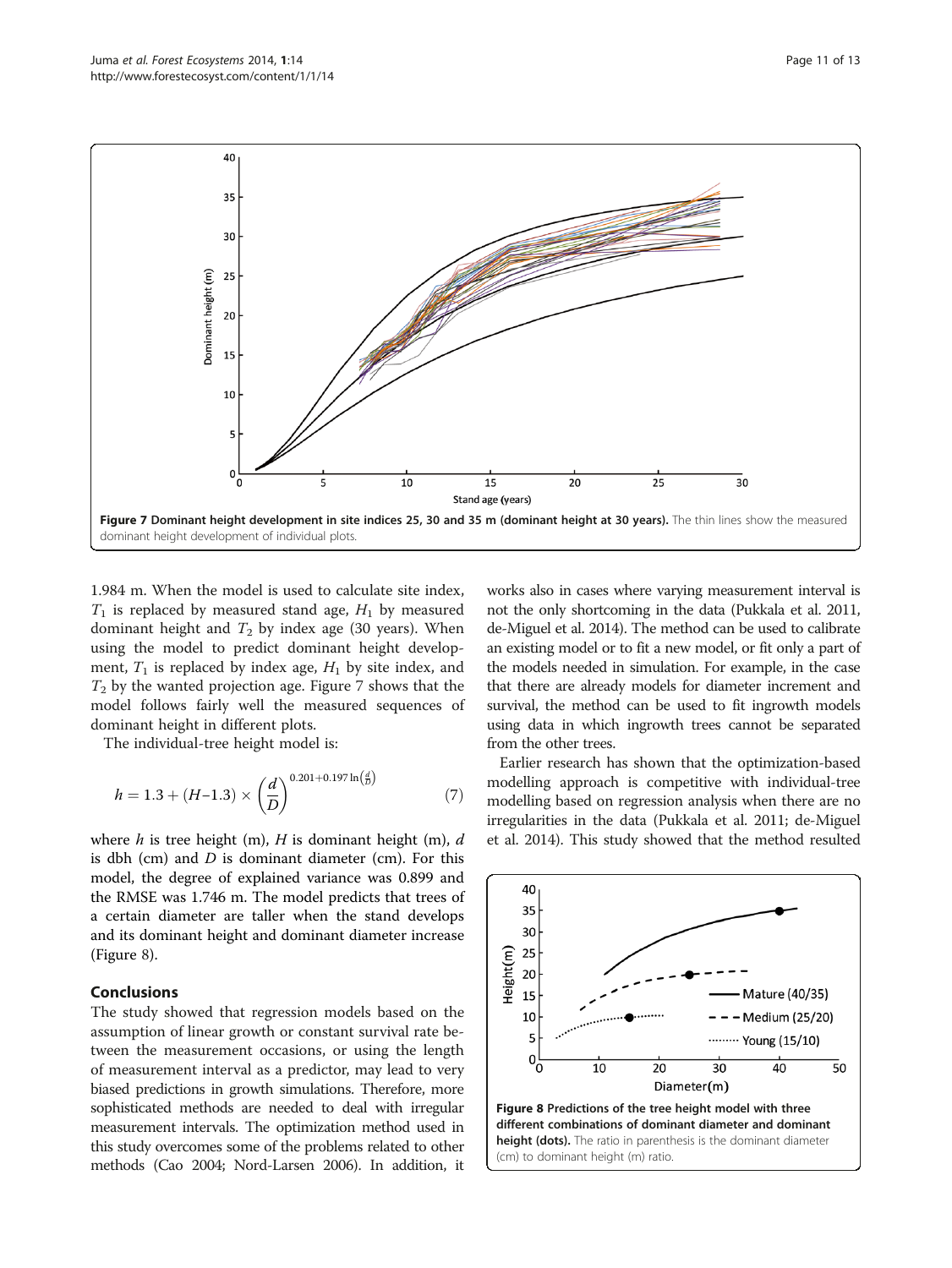<span id="page-11-0"></span>in clearly better models than obtained with more simplistic approaches to deal with irregular measurement interval. The benefit would of course be smaller if there was less variation in measurement interval.

The drawback of the method is poorer parameter identifiability. The response variables of the models are not utilized in modelling, and the parameters of all models are estimated simultaneously. This may lead for instance to models that overestimate diameter growth, which is compensated for by underestimated survival rate. However, including both basal area and frequency distributions in the objective function decreases the likelihood of this kind of mutual cancellation of model errors. The problem may have been more serious if ingrowth model was estimated simultaneously with survival and diameter increment model. In this case, overestimated ingrowth may be compensated for by overestimated mortality among the smallest diameter classes.

The optimization-based model recovery method used in this study makes a higher number of different types of observational plots available for individual-tree growth modelling. This saves money and time. There is no need to have the trees numbered or have a constant measurement interval. The method is not sensitive to errors in tree identification.

#### Competing interests

The authors declare that they have no competing interests.

#### Authors' contributions

MM provided the data. RJ, TP and SM conducted the analyses. All authors contributed to the writing of the manuscript. All authors read and approved the final manuscript.

#### Acknowledgements

We thank Kenya Forest Research Institute for support in data acquisition.

#### Author details

<sup>1</sup>University of Eastern Finland, PO Box 111, Joensuu 80101, Finland. <sup>2</sup>Kenya Forest Research Institute, PO Box 20412, Nairobi 00200, Kenya.

#### Received: 17 April 2014 Accepted: 17 April 2014 Published: 28 August 2014

#### References

- Bailey RL, Clutter JL (1974) Base-age invariant polymorphic site curves. For Sci 20:155–159
- Burkhart HE, Tomé M (2012) Modelling Forest Trees and Stands. Springer Science + Business Media, Dordrecht, p 457
- Cao QV (2000) Prediction of annual diameter growth and survival for individual trees from periodic measurements. For Sci 46:127–131
- Cao QV (2004) Annual tree growth predictions from periodic measurements. In: Connor KF (ed) Proceedings of the 12<sup>th</sup> biennial southern silvicultural research conference, Gen. Tech. Rep. SRS-71, USDA, Forest Service, Southern Research Station, Asheville, NC, pp 212–215
- Cieszewski C, Bailey RL (2000) Generalized algebraic difference approach: a new methodology for derivation of biologically based dynamic site equations. For Sci 46:116–126
- Clutter JL (1963) Compatible growth and yield models for loblolly pine. For Sci 9:354–371
- Crecente-Campo F, Soares P, Tomé M, Diéguez-Aranda U (2010) Modelling annual individual-tree growth and mortality of Scots pine with data obtained

at irregular measurement intervals and containing missing observations. Forest Ecol Manage 260:1965–1974

- de-Miguel S, Mehtätalo L, Shater Z, Kraid B, Pukkala T (2012) Evaluating marginal and conditional predictions of taper models in the absence of calibration data. Can J Forest Res 42(7):1383–1394
- de-Miguel S, Guzmán G, Pukkala T (2013) A comparison of fixed- and mixed-effects modelling in tree growth and yield prediction of an indigenous neotropical species (Centrolobium tomentosum) in a plantation system. Forest Ecol Manage 291:249–258
- de-Miguel S, Pukkala T, Morales M (2014) Using optimization to solve tree misidentification and uneven measurement interval problems in individual-tree modeling of Balsa stand dynamics. Ecol Eng 69:232–236
- Diéguez-Aranda U, Burkhart HE, Rodriguez-Soalleiro R (2005) Modeling dominant height growth of radiata pine (Pinus radiata D. Don) plantations in north-western Spain. Forest Ecol Manage 215:271–284
- Diéguez-Aranda U, Burkhart HE, Amateis RL (2006) Dynamic site model for loblolly pine (Pinus taeda L.) plantations in the United States. For Sci 52(3):262–272
- Dvorak WS, Donahue JK (1992) CAMCORE cooperative research review 1980-1992. Department of Forestry. North Carolina State University, Raleigh, USA, p 93
- Dvorak WS, Hodge GR, Kietzka JE, Malan F, Osorio LF, Stanger T (2000) Pinus patula. In: Conservation & Testing of Tropical & Subtropical Forest Tree Species by the CAMCORE Cooperative. College of Natural Resources, NCSU, Raleigh, NC. USA, pp 149–173
- Garber SM, Temesgen H, Monleon VJ, Hann DW (2009) Effects of height imputation strategies on stand volume estimation. Can J Forest Res 39:681–690
- Groom JD, Hann DW, Temesgen H (2012) Evaluation of mixed-effects models for predicting Douglas-fir mortality. Forest Ecol Manage 276:139–145
- Heiðarsson L, Pukkala T (2012) Models for simulating the development of Siberian larch (Larix sibirica Ledeb.) plantations in Hallormsstaður Iceland. Icel Agric Sci 25:13–23
- Isango JA, Nshubemuki L (1998) Management of forest plantations in Tanzania with emphasis on planting and growth and yield. In: Pukkala T, Eerikäinen K (eds) Tree seedling production and management of plantation forests, vol 68, University of Joensuu, Faculty of Forestry, Research Notes., pp 25–38
- Jaetzold R, Schmidt H (1983) Natural conditions and farm management. Farm Management Handbook of Kenya, vol II C East Kenya. Ministry of Agriculture, Nairobi, Kenya
- Lundqvist B (1957) On the height growth in cultivated stands of pine and spruce in Northern Sweden. Medddelanden Från Statens Skogforsk, Band 47(2):1–64
- Mabvurira D, Musokonyi C (1998) A review of plantation forestry in Zimbabwe. In: Pukkala T, Eerikäinen K (eds) Tree seedling production and management of plantation forests, vol 68, University of Joensuu, Faculty of Forestry, Research Notes, pp 53–77
- McDill ME, Amateis RL (1992) Measuring forest site quality using the parameters of a dimensionally compatible height growth function. For Sci 38:409–429
- Muchiri GM, Muturi MN (1998) The state of forest plantations development, management and future focus in Kenya. In: Pukkala T, Eerikäinen K (eds) Tree seedling production and management of plantation forests, vol 68, University of Joensuu, Faculty of Forestry, Research Notes., pp 11–20
- Nelder JA, Mead R (1965) A simplex method for function minimization. Comput J 7:308–313
- Nord-Larsen T (2006) Modeling individual-tree growth from data with highly irregular measurement intervals. For Sci 52(2):198–208
- Palmer ER, Gibbs JA (1974) Pulping qualities of plantation grown Pinus patula and Pinus elliottii from Malawi, vol Report No. L37. Tropical Products Institute, London, UK, p 36
- Peschel W (1938) Die mathematischen Methoden zur Herleitung der Wachstumsgesetze von Baum und Bestand und die Ergebnisse ihrer Anwendung. Tharandter Forstliches Jahrburch 89:169–247
- Pukkala T, Lähde E, Laiho O (2009) Growth and yield models for uneven-sized forest stands in Finland. Forest Ecol Manage 258(3):207–216
- Pukkala T, Lähde E, Laiho O (2011) Using optimization for fitting individual-tree growth models for uneven-aged stands. Eur J For Res 130(5):829–839
- Record SJ, Hess RW (1974) Timbers of the New World. Charles Lathrop Pack Foundation, New Haven, USA, p 640

studies. J For 37:819–820

Richards FJ (1959) A flexible growth function for empirical use. J Exp Bot 10:290–300 Schumacher FX (1939) A new growth curve and its application to timber yield